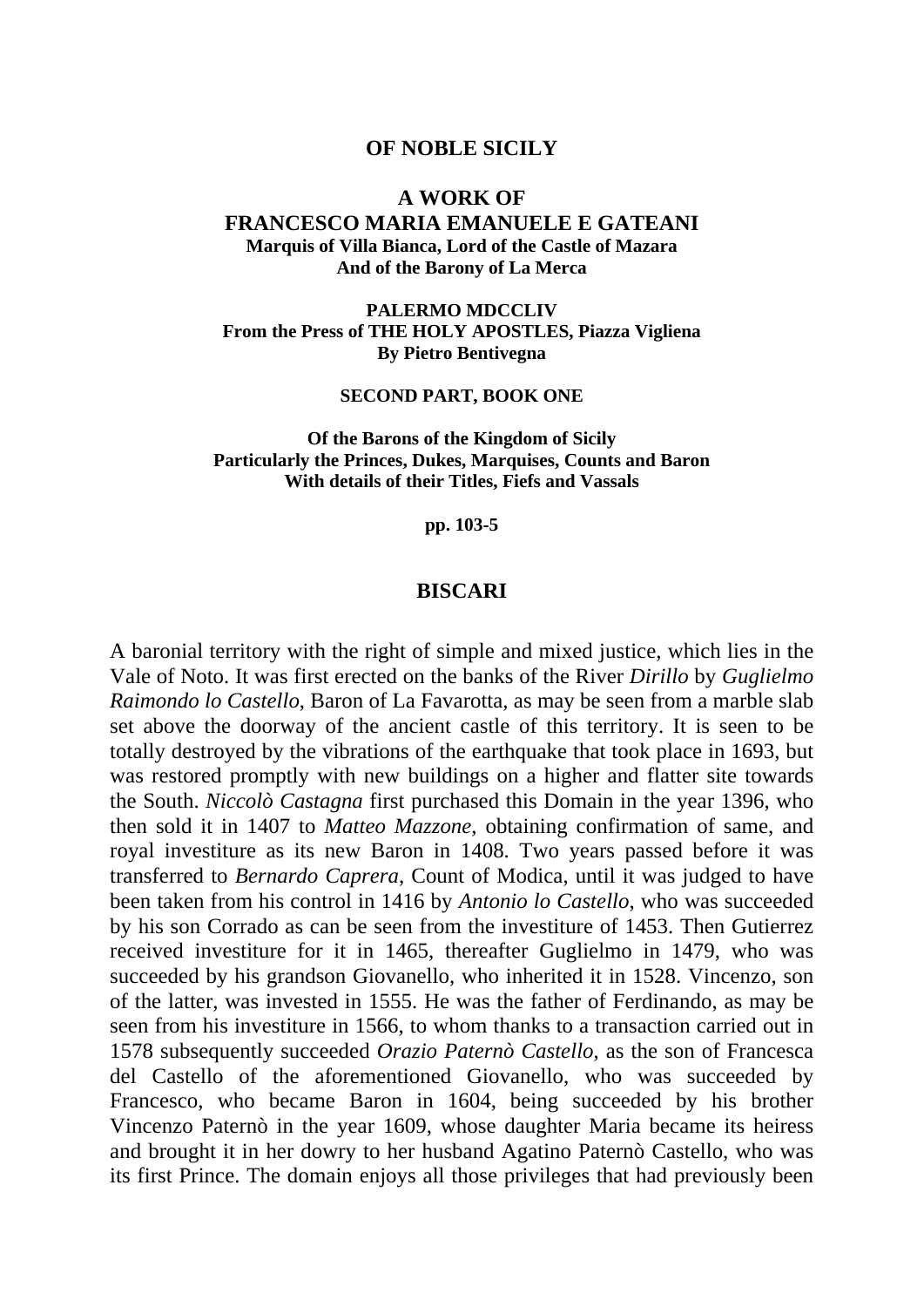granted to the County of Modica and to the House of Caprera, who once possessed its Lordship, as may be seen above. Its population consists of 921 souls, residing in 374 houses. On the spiritual side it boasts a Parish Church as well as two other churches. There is to be found a Convent of Capuchin Fathers, as well as an Abbey dedicated to Saint Joseph under the patronage of the Baron, being subject immediately to the authority of the Holy See. It is within the Diocese of Syracuse. The Domain is comprised of the Fiefs of Lo Giunco, Bidani, Baudarello, Litteri, Bosco grande and Baucino; albeit this latter should rather be a fief dependent on the County of Modica and added to the lands of that latter territory.

For the aforesaid fiefs, as for his other baronies the Prince of Biscari their Lord from 1700 to date has proffered military services of nine horses.

## AGATINO Paternò Castello

The *Paternò* Family, which has been illustrious since the times of the Great Count Roger, emanates from Roberto Paternò who was a warrior involved in the expulsion of the Saracens. He had a son Costantino who was invested with the Vassalages of Buccheri and Partanna, of whom the recollection is still to be found on his tomb stone of 1168. His descendants acquired other fiefs, holding also the highest offices in this Kingdom, just as today they live with singular splendour in the City of Catania. It is to be believed that such a Family, as is shown by Fr. Aguilera in his History of the Province of Sicily, to have been one of the Consular Families: *From the Roman house of the Paternò were derived, particularly in that age, the two Paternò who were elected consuls in the years subsequent to the Birth of Christ 233 & 267 whom not few deemed to be liberators and innovators* (from his History of the Jesuit Province of Sicily, Part I, fol. 450).

The title was conferred on the first Prince by the Most Serene King Philip IV by letters patent dispatched the  $21<sup>st</sup>$  June 1633, with effect the  $26<sup>th</sup>$  August of that year. He was appointed Vicar General of the Vale of Noto. He was Captain of Catania in 1633 and three times Patrician in the years 1623, 1627 and 1631. He took in marriage Maria Paternò Castello e la Restia, daughter of Vincenzo Paternò Castello and Maria la Restia of the Barons of Biscari, and there was born of this couple

*Vincenzo* Paternò Castello e la Restia, who tied the nuptial knot with Felice Gravina Cruyllas, daughter of Ignazio Ferdinando, Prince of Palagonia, and he was the undoubted father of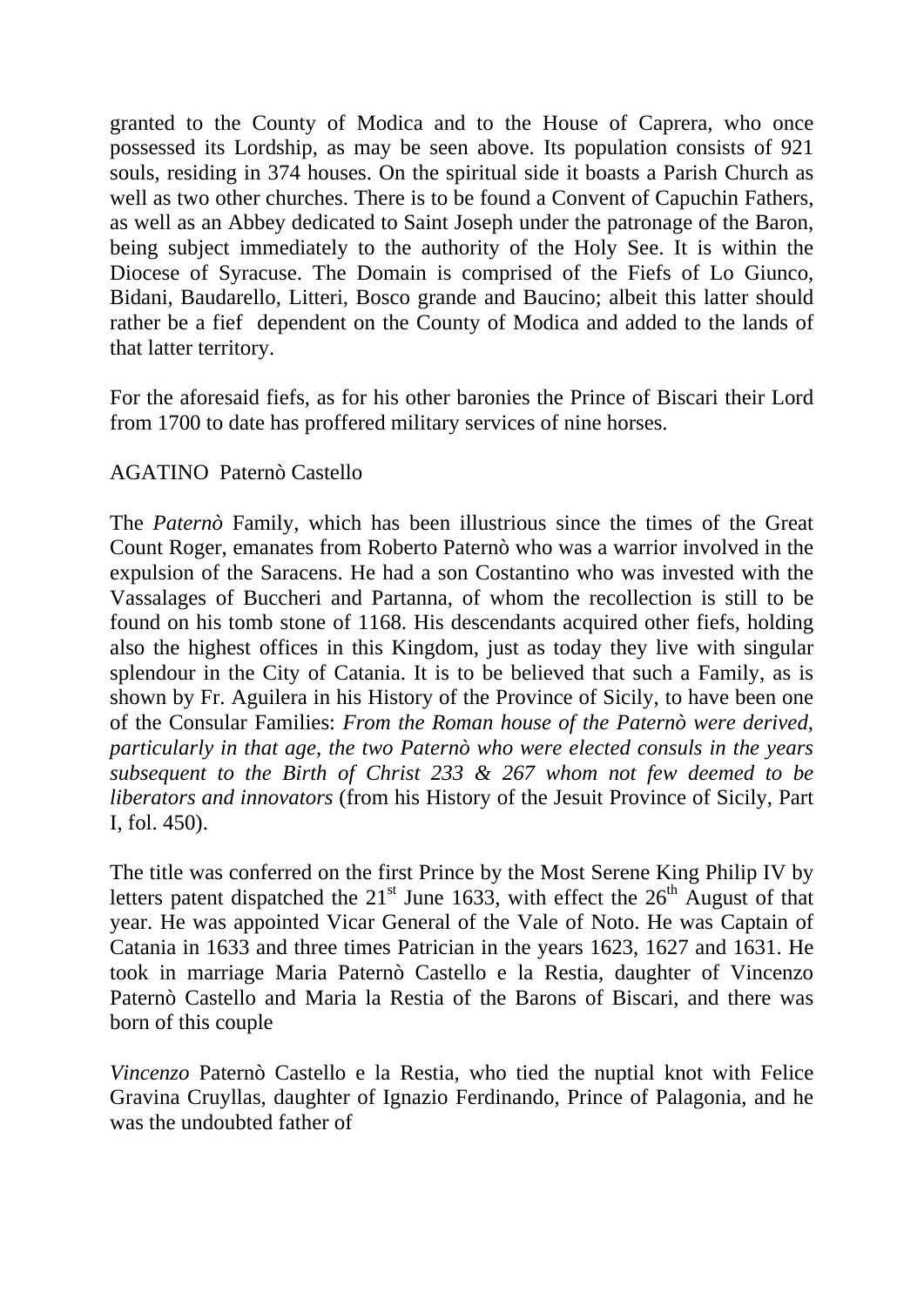*Ignazio* Paternò Castello e Gravina, of whom it should be noted that he was invested twice of the single title on the  $15<sup>th</sup>$  February 1676, and thereafter of this Domain on the  $16<sup>th</sup>$  September 1678. He celebrated his solemn nuptials with Lionora Paternò e Tornambene, daughter of Giacinto Paternò e Lao, Baron of Recalcaccia e Spinagallo, and emanating from such parents

*Vincenzo* Paternò Castello e Paternò, to whom the letters of investiture were dispatched the  $20<sup>th</sup>$  September 1700. He took as his wife Anna Scammaca e Bonajuto, daughter of Arcaloro, Baron of La Bruce e Cresciunà, and of Maria Bonajuto; and from this marriage was brought to the world the presently living

*Ignazio* Paternò Castello e Scammacca, the current Prince of Biscari, by means of his investiture as same of the  $7<sup>th</sup>$  July 1750. He is also Baron of Terra dell'Imbaccari Sottani, and Mirabellla, and of the Baronies of San Filippo di Ragusa, Recalcaccia, Spinagallo, Baldi, Cubba, Ragona, and Sparagona, of Bidani, etc. He possesses moreover the considerable Barony of Alminusa, which was conceded to him by the Curtelli family. He is united in matrimony with Anna Maria Morso e Bonanni, daughter of Francesco Morso e Fardella, Prince of Poggioreale.

#### **APPENDIX, pp. 135-137**

*Ignazio Paternò Castello*, also styled Prince of Biscari, to whom I can do no less as to my virtuous Lord and my intimate Friend than to render and act of respectful friendship with which the following does office of praise. He was born to the House of *Paternò Castello*, being one of the most noted Families of our Kingdom, and if which he is currently the Head and most senior Member, but beyond the advantage of such his birth he bears the glory that is his alone of being charged with noble and virtuous talents, which go above and beyond, in his public actions just as in his private concerns, and what is above all else in the cultivation of belles lettres. In fact he has given unto us a not inconsiderable quantity of refined literature, which has almost all been published by Torch, having founded in the City of Catania his noble fatherland the Literary Academy of the Etnean Shepherds, and instituted within his own Palace the distinguished and renowned Museum, which is such that today it is not just an embellishment of this illustrious City but in no time at all to the entire Kingdom, housing the most precious medals of Antiquity, the most exquisite rarities of other Nations, and the most admirable exhibits, which have been found among the distinguished works of nature, as well as among works of art. Upon the opening of such Museum the community of Men of Letters worthily honoured him in gold and also in bronze with the famous honorific medal which recto bears his likeness with his name: *Ignatius II, V Prince of Biscari, Aged 38*, and verso the following praise : *To the benefit of the public, the glory of his homeland, he*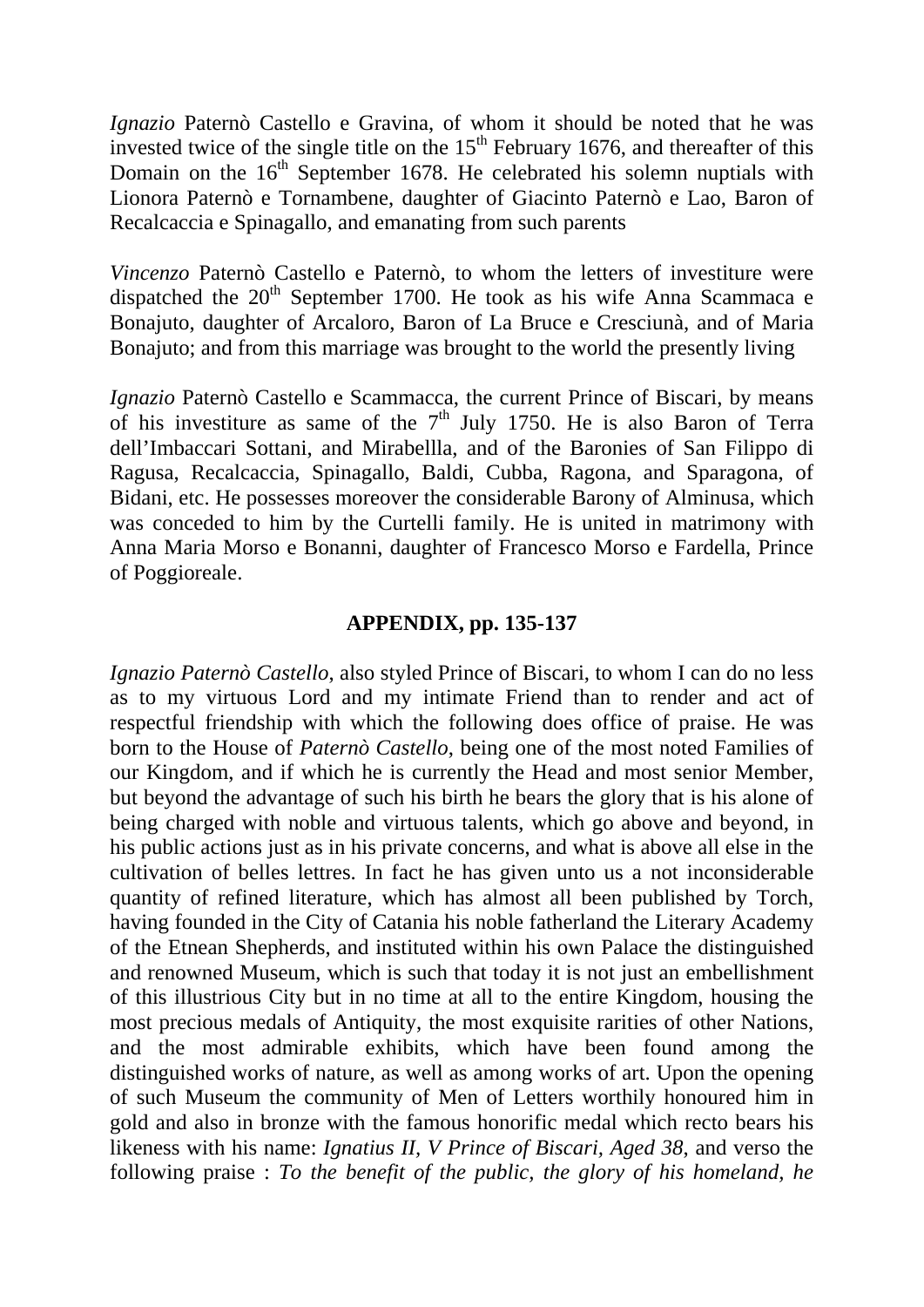*constructed in Catania a Museum for the convenience of the studious in the year 1757*. From all this it will be gathered that this Prince has worthily been entered as a member of the foremost of the literary academies of the City of London; and apart from this, he is well known and indeed acclaimed in the whole literary world, on this side as well as the other side of the Alps, this man talented in various sciences, this patron and true protector of men of literature. Moreover it can be said that there has been no man like the Prince of Biscari among our notables, who has seen fit to honour at his own expense the memory of the most famous Fr. D. *Vito Maria Amico* of the Cassinese Congregation, Royal Historian of this Kingdom, which distinguished man departed the commerce of we mortals in the year 1762, while the medallion, which has been made in his honour, struck in bronze and perhaps some other metal, was entirely the work of such a Lord. On one side of it may be seen the likeness of the illustrious deceased with the inscription : *D. Vito Maria Amico, Abbot of the Cassinese Congregation*, and on the other, that is verso : *Whom no age has matched. Died in the year 1762*, with also the surrounding epigraph of *Ignatius II Paternò, V Prince of Biscari, Produced in memory of the best of Friends*. With good reason therefore to the Prince of Biscari as a benefactor by grateful men of letters abroad as at home, are offered expressions of praise in their works, dedicated to the public and greatest of all in those in fact dedicated to him, which are a goodly number. Finally this Lord who is the Prince of Biscari, who to the inherited Domains of the House of Paternò has added the Domain of Arminusa in the Vale of Mazzara, being invested with same on the  $24<sup>th</sup>$  January 1750 after having acquired it from the inheritance of the Cutelli, by means of an engrossed deed of concession to be found among the Registers of Notary Archdeacon of Catania as at the  $27<sup>th</sup>$  July 1749. He is among those, as we must conclude, who is not only an ornament of our own times, but will always be a model and example for ages to come.

*An example and even an envy of a future age*, as said de Lorenzo Zanotti in his Sonetto nel Gobbi

Or as was also said of the learned Polidore Virgil :

## *He is worthily commended in fame of his grandchildren and by grace a praise to posterity*

The eldest son of this worthy Knight is the equally worthy

*Vincenzo Paternò Castello e Morso*, which young man already shows himself to be on the path to glory, following the steps of his most worthy parent in the cultivation of the Muses and in the delights of the study of Antiquity. Presently living in Catania he is married to Francesca Paternò Castello ed Arezzi, daughter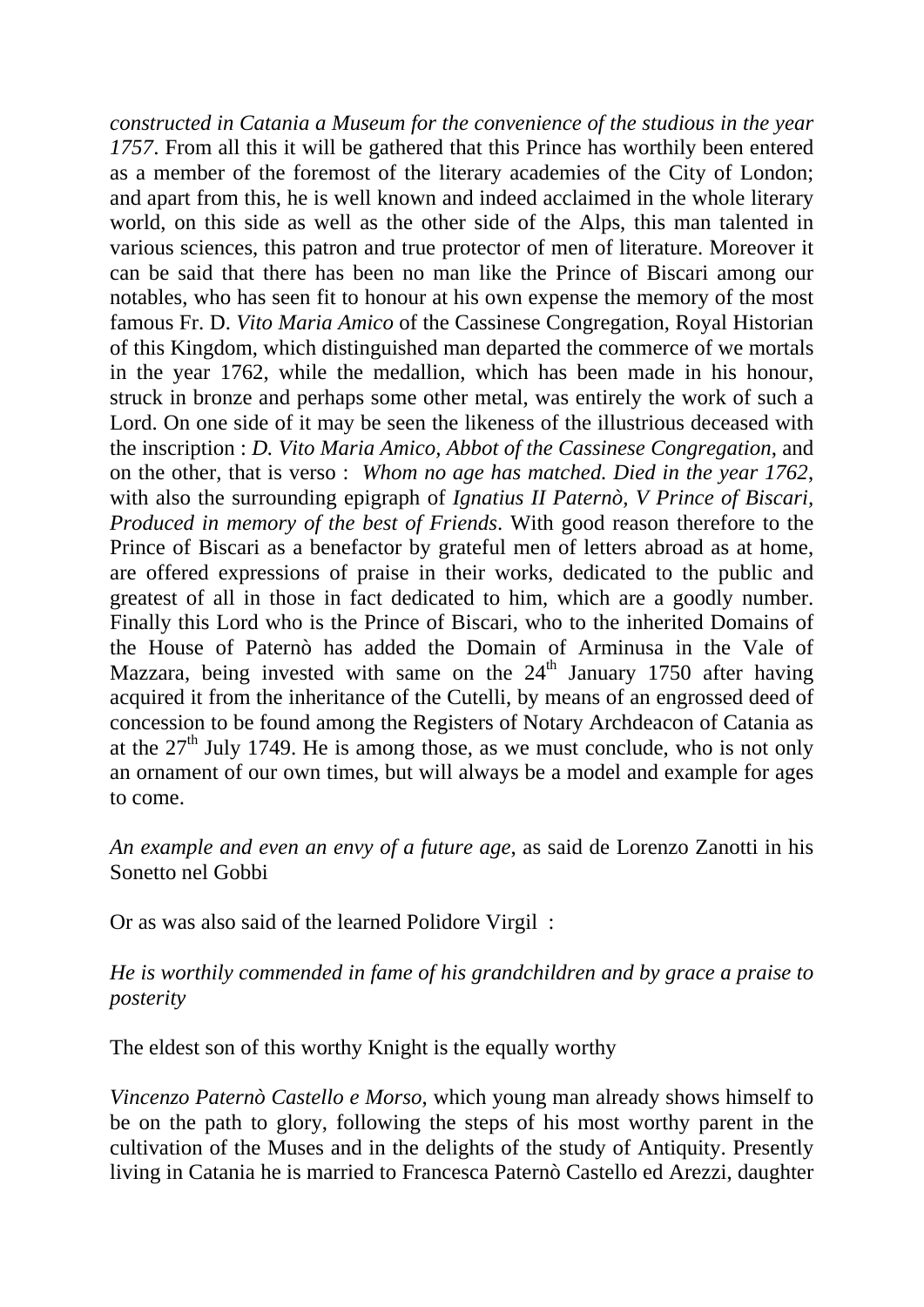and heiress to the currently living Gioachino Paternò Castello e Ramondetta, Baron delle Feudi della Sigona, and Bonincintro, and of Girolama Arezzi his wife.

## **PART II, BOOK II, pp. 97-101**

# **GIO: PAOLO**

#### **CARCACI**

*(omissis)* 

*Giovanna* Sergio e Marullo, who was married to *Giuseppe Averna*, Duke of Belviso, Custodian of the Royal Patrimony, Knight of the Order of St. Maurice. By this lady the present title was finally sold to

*Vincenzo* Paternò Castello, Baron of Carcaci, thus being invested which was effected on the  $15<sup>th</sup>$  April 1725. He thereafter obtained the mutation of the predicate of such title over that of the Barony of Carcaci, thus abolishing the ancient predicate of Gio: Paolo, and this by means of an imperial privilege which was conferred upon him. He headed the embassy made to the Most Serene King Victor of Savoy, entrusted to him by the Senate of Catania, and was elected as may be seen one of the three Vicars General, who were sent throughout the Kingdom to contain the outbreak of plague in Messina in 1743. Finally I find that of this Knight that in the year 1749 by deeds of the Notary Vincenzo Archdeacon as at the first of March made a marriage gift of the Fief of Bicocca to *Michele* Paternò Castello his first born son, of which the said Michele received the investiture in the same on the aforesaid date of the first of March 1749.

Here with good reason we should heap further praises on this most noble Family of Paternò, beyond those extended in the first book of this text, p.104, and this is for the most distinguished renown which offers to us a numerous sequence of famous persons, who in every age have made it rise with such glory above itself, its fatherland, the Kingdom. Indeed the History of Sicily owes illustrious deeds to this Family and much in the fulsome History of Catania by the never sufficiently recognised Fr. Prior D. Vito Maria Amico. Giovanni Paternò was born around 1400, and from being a monk of St. Benedict was appointed Bishop of Malta, and thence as Archbishop of Palermo in 1489 and moreover to him were on three occasions entrusted the reins of the Kingdom, in 1494 and in 1506 and again in 1509. He was buried in the Metropolitan Cathedral in a marble tomb with the following inscription :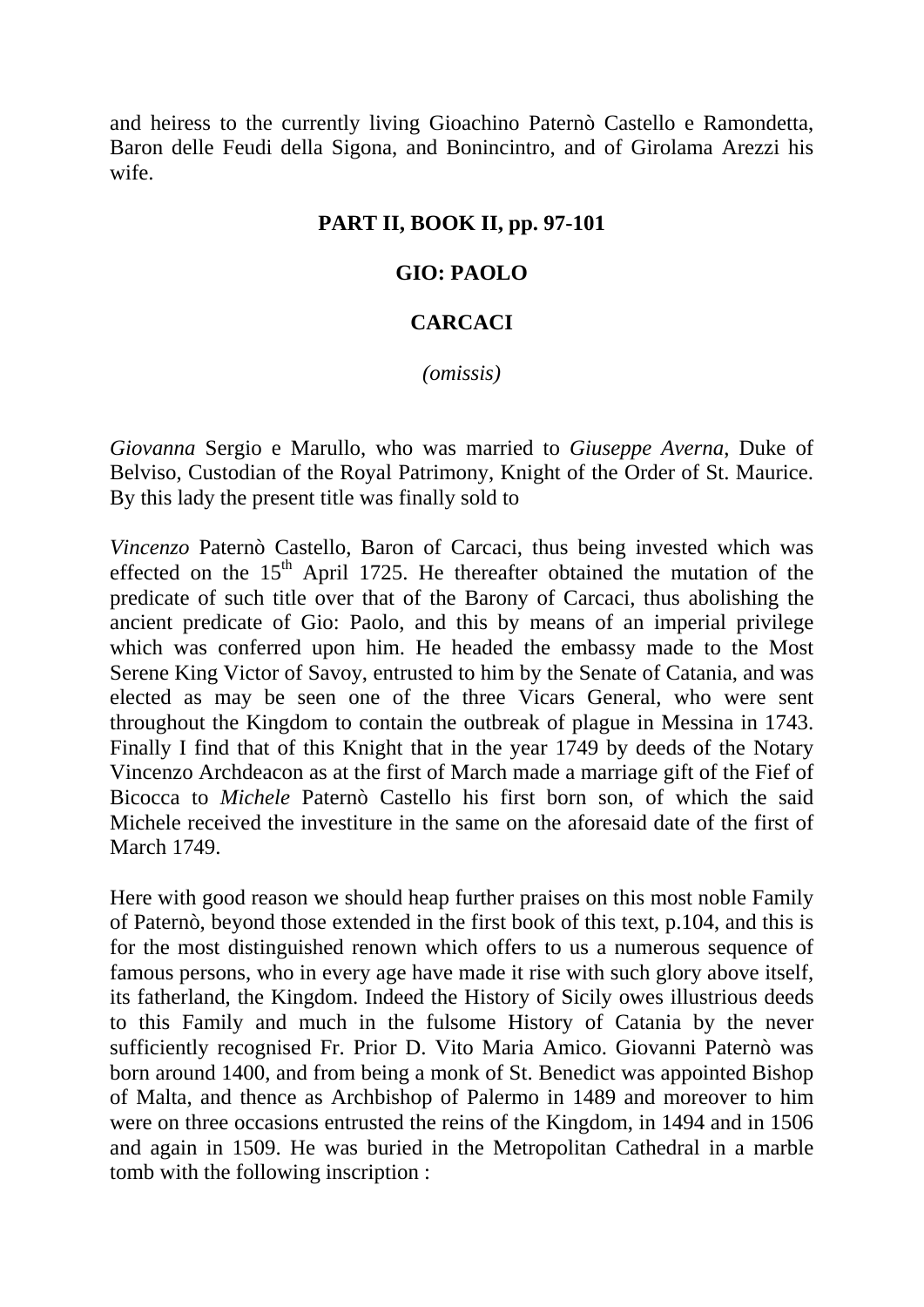# *Giovanni Paternò of Catania, Archbishop of Palermo, of the Order of Saint Benedict. Died in the year 1511 on the 24th January*

We read in Pirri's *Sic. Sacr*. Not. Malta, p.510 that, before the said Giovanni, there had ruled over the aforementioned Church of Malta *Bernardino Paternò* in 1445 and immediately after him *Giaimo Paternò* also a Benedictine, Abbot of S. Filippo d'Argiro. Commended by Fr. Aprile's *Cron. Sic*. p.558, ch.1 *Ferdinando Paternò* of the Society of Jesus decorated with piety, of distinguished virtue, who was born in 1604, and of whom Pirri, in his *Sic. Sacr*., Not. Church of Catania, p.574, writes thus: *Renowned for his piety and distinguished erudition, personal chaplain to King Philip II, confessor to his Queen*. To demonstrate how this Family is one of the most ancient holders of fiefdoms in this Kingdom, we may read the following tombstone inscription, transcribed by Prior Amico whom we praised above, in Pt.3, bk.10, ch.9, p. 284 :

#### *Constantine Paternò, Knight, a man distinguished in arms, of Buccheri and Partanna Count, son of Robert and Mathilda his most devoted wife, deceased 8th April in the year 1168*

And thus is the catalogue of notable persons of the House as is found in the said Prior Amico. *Gualtiero Paternò* was born in the early 1400s and fulfilled the office of Royal Ambassador to Pope Martin V. He was Lieutenant of this Kingdom and permanent Royal Counsellor. Another Gualtiero is noted by the said author (Pt.4, bk.12, ch.1, p.233) distinguished for his writings and in this same place may be found the famous *Alvaro Paternò* of whom Mongitore in his *Biblioth. Sic*. (vol.1, p.23, ch.1) writes thus : *He was a nobleman of Catania and a Roman Patrician. By the Chapter of the Canons of his home town Catania he was elected Bishop, however a sudden death prevented him from assuming the episcopal dignity, he did not accede to it*. Another *Alvaro* may moreover be found on p.167 vested with the exceptional and supreme dignity of Roman Senator, as may be seen in the following eulogy : *Raised to the dignity of Senator of the City of Rome by Julius II, himself one Bishop of Catania, as was published by Gross in his Annals, and a second time by Leo X. And indeed from the beginning he confirmed his performance as the most distinguished of magistrates, but then when prevented by age, he resigned as ambassador. He departed this life in the year 1525. A most elegant marble statue of him is to be found in the church of Santa Maria de Gesù in Catania with the inscription given by Gross Chor. 9.* We can read on p.153, pt. 4 of Amico's bk.12, ch. 4 that *Giovanni Paternò* was appointed Vicar General in Syracuse in 1393, thence he was promoted to the office of Grand Chamberlain Regent of the Royal Patrimony in 1397, as also his son *Benedetto* achieved fame for the embassy mounted by King Martin to the Papal Court in the company of other notables of